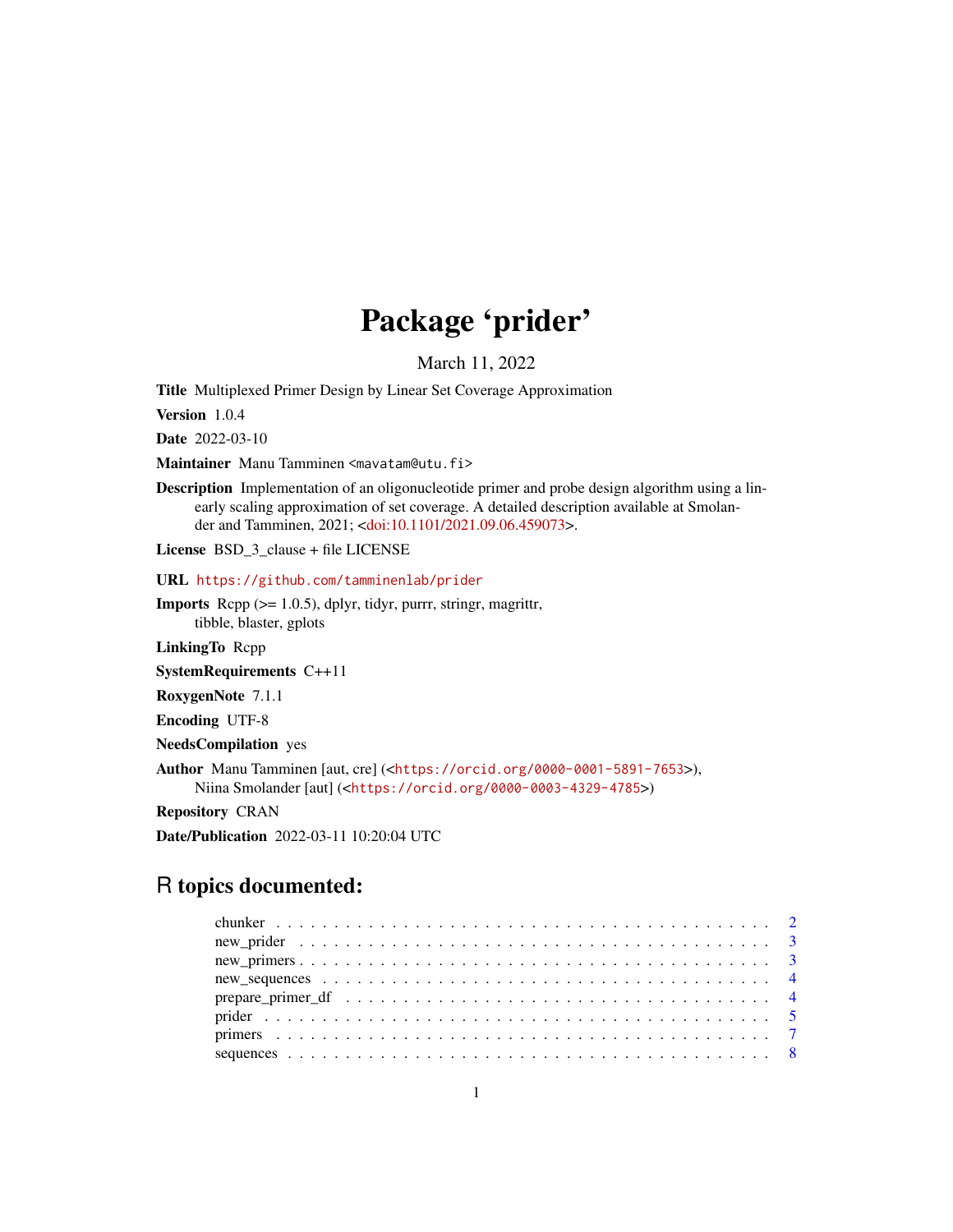#### <span id="page-1-0"></span>2 chunker that the chunker of the chunker of the chunker of the chunker of the chunker of the chunker

#### $\blacksquare$

chunker *chunker*

## Description

Creates all primer candidates for a group of sequences using a sliding window.

#### Usage

```
chunker(seq_table, window_size = 20L)
```
## Arguments

| seq_table   | A DataFrame containing a column for sequence ids (Id) and sequences (Seq). |
|-------------|----------------------------------------------------------------------------|
| window_size | An integer. Set the sliding window width.                                  |

## Details

Sliding window to create chunks of DNA sequences

#### Value

A DataFrame containing columns for the sequence ids (Id), indexes (Ix), joined ids and indexes (Id\_Ix), and the primer sequences (Seq).

## Examples

```
test_csv <- system.file("extdata", "test.csv", package = "prider")
test_csv <- read.csv(test_csv)
chunks <- chunker(test_csv)
```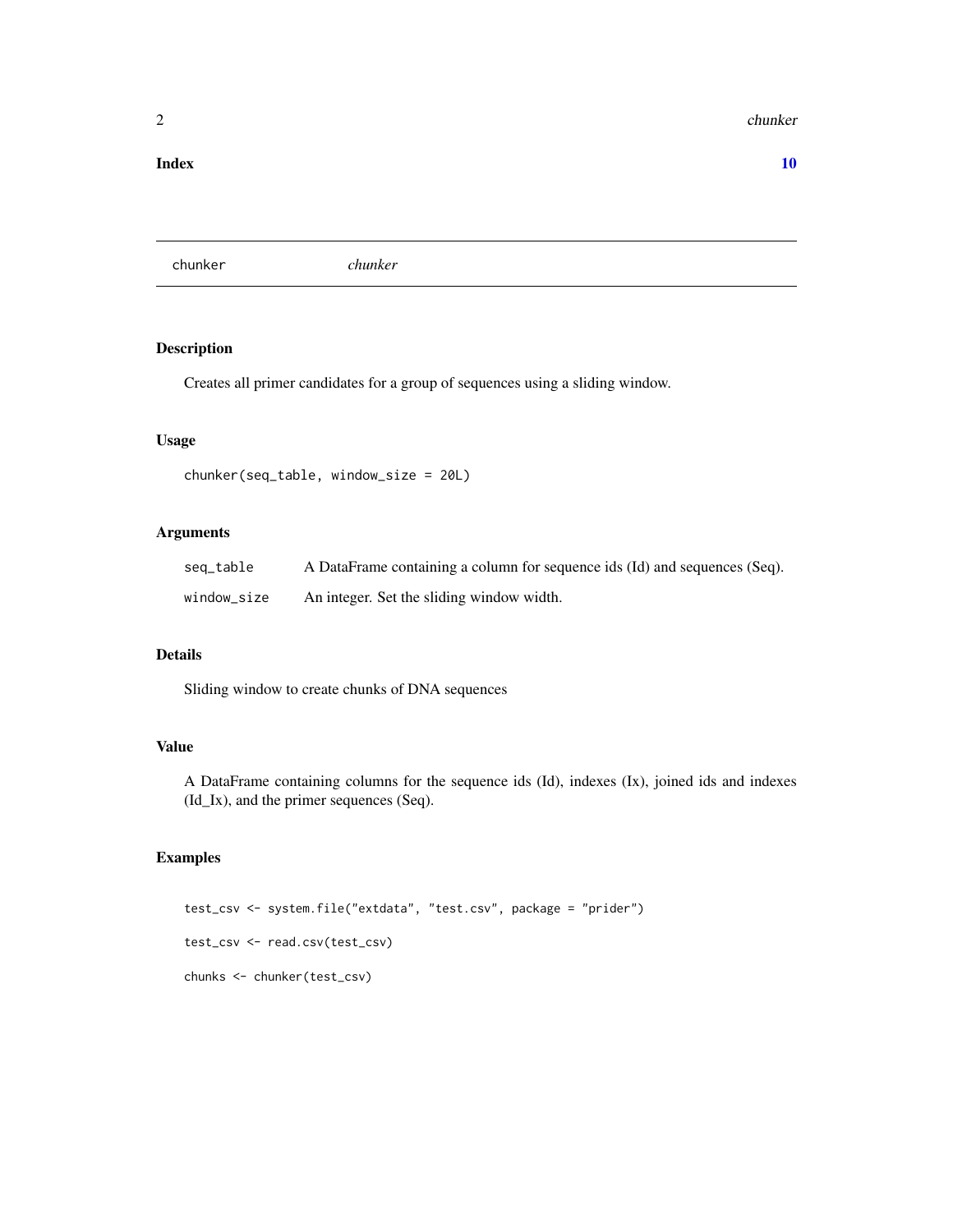<span id="page-2-0"></span>new\_prider *new\_prider*

## Description

new\_prider

## Usage

 $new\_prider(x = list())$ 

## Arguments

x A list

## Value

A prider object

new\_primers *new\_primers*

## Description

Primers object constructor

## Usage

new\_primers(x)

## Arguments

x A tibble

## Value

A primers object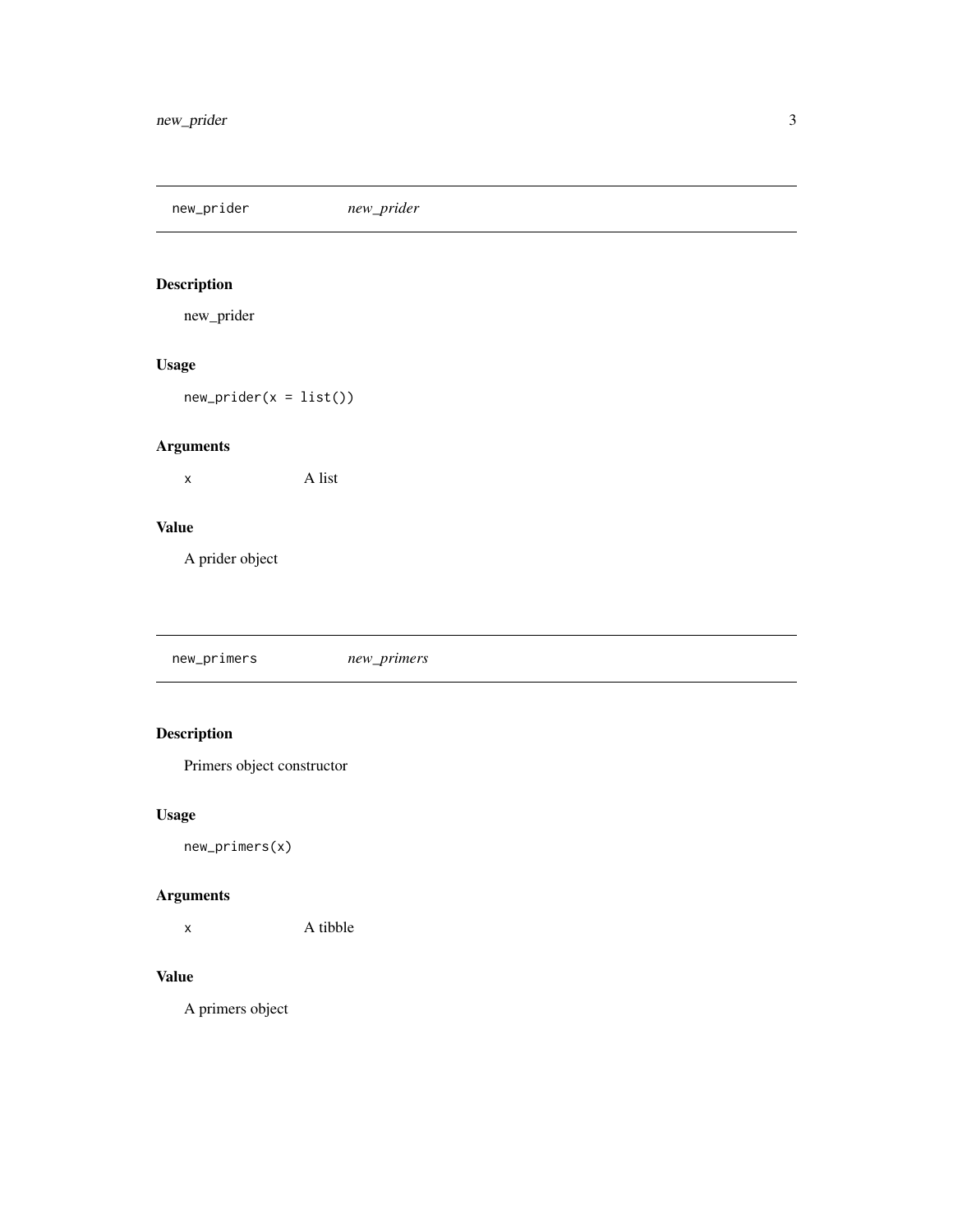<span id="page-3-0"></span>new\_sequences *new\_sequences*

## Description

Sequences object constructor

#### Usage

new\_sequences(x)

## Arguments

x A tibble

#### Value

A sequences object

prepare\_primer\_df *Prepare a primer table for downstream analyses*

## Description

Prepare a primer table for downstream analyses

## Usage

```
prepare_primer_df(
  input_fasta,
 primer_length = 20,
 GCcheck = FALSE,
 GCmin = 0.4,
 GCmax = 0.6,
 GChalves = FALSE,
  GCsimilarity = 0.1
)
```
## Arguments

| input_fasta   | A string. Name or filepath of the input FASTA file.                                                                                                    |  |
|---------------|--------------------------------------------------------------------------------------------------------------------------------------------------------|--|
| primer_length | A number. Sets the primer length. For applications involving two adjacent<br>probes, the value should be set to two-fold the length of a single probe. |  |
| GCcheck       | A logical. If TRUE, checks the GC contents of the primers and filters based on<br>GCmin and GCmax.                                                     |  |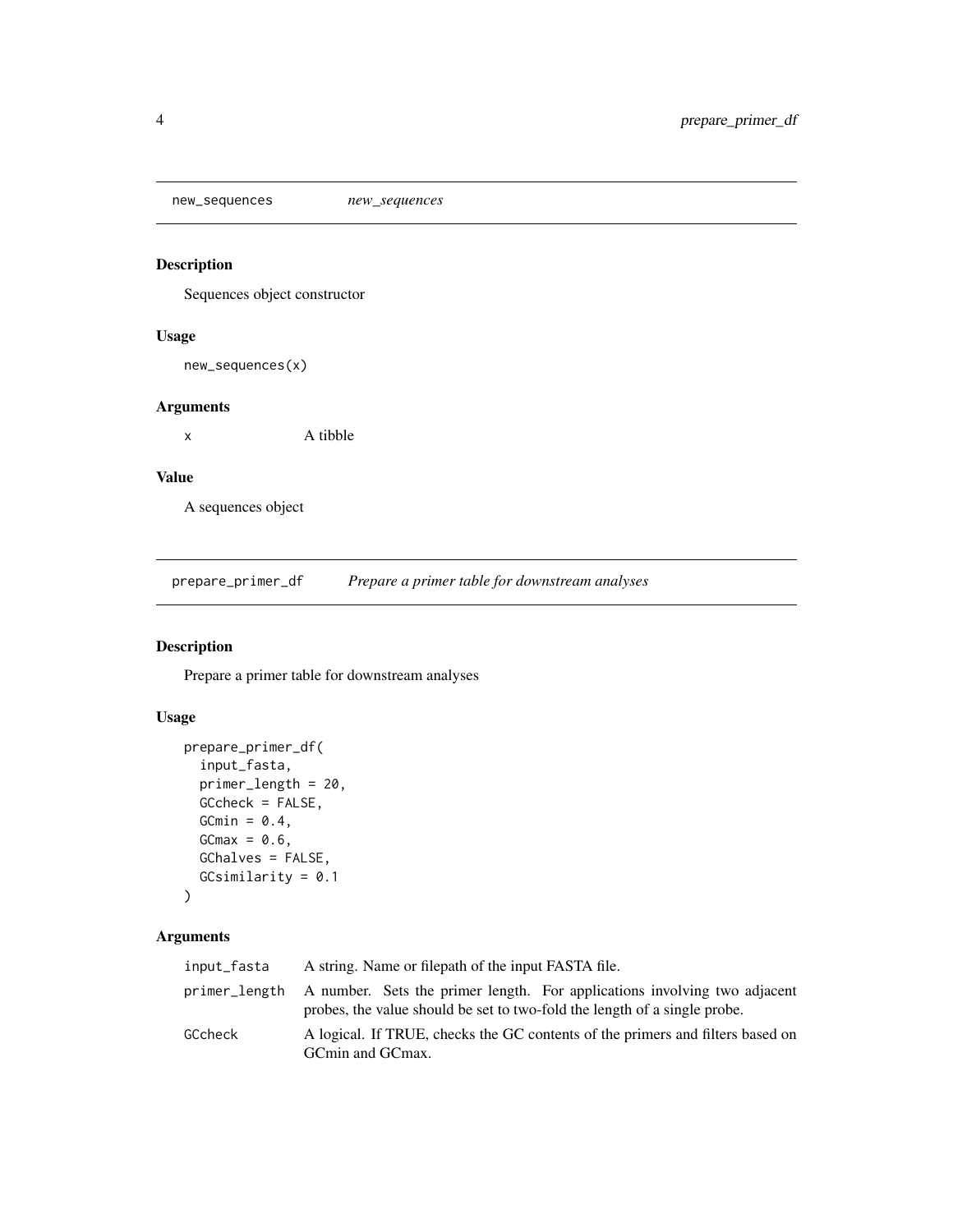#### <span id="page-4-0"></span>prider that the set of the set of the set of the set of the set of the set of the set of the set of the set of

| GCmin        | A decimal. If GCcheck is performed, this parameter determines the minimum<br>proportional GC content.                                                                                       |
|--------------|---------------------------------------------------------------------------------------------------------------------------------------------------------------------------------------------|
| GCmax        | A decimal. If GCcheck is performed, this parameter determines the maximum<br>proportional GC content.                                                                                       |
| GChalves     | A logical. If TRUE, checks the GC contents separately for both halves of the<br>primers and filters based on GCsimilarity. For example for applications involv-<br>ing two adjacent probes. |
| GCsimilarity | A number. If GChalves is performed, this parameter determines the maximum<br>proportional GC content difference between the primer halves.                                                  |

## Value

A list containing sequence id conversions, primer matrix and a list of primers with their target sequences.

prider *Prider*

## Description

Prepare a nearly optimal primer coverage for an input FASTA file.

#### Usage

```
prider(
  fasta_file,
  primer_length = 20,
 minimum_primer_group_size = 10,
 minimum_seq_group_size = 2,
  cum_cov_decimals = 2,
  GCcheck = FALSE,
 GCmin = 0.4,
  GCmax = 0.6,
  GChalves = FALSE,
  GCsimilarity = 0.1\mathcal{L}## S3 method for class 'prider'
print(x, \ldots)## S3 method for class 'prider'
plot(x, \ldots)
```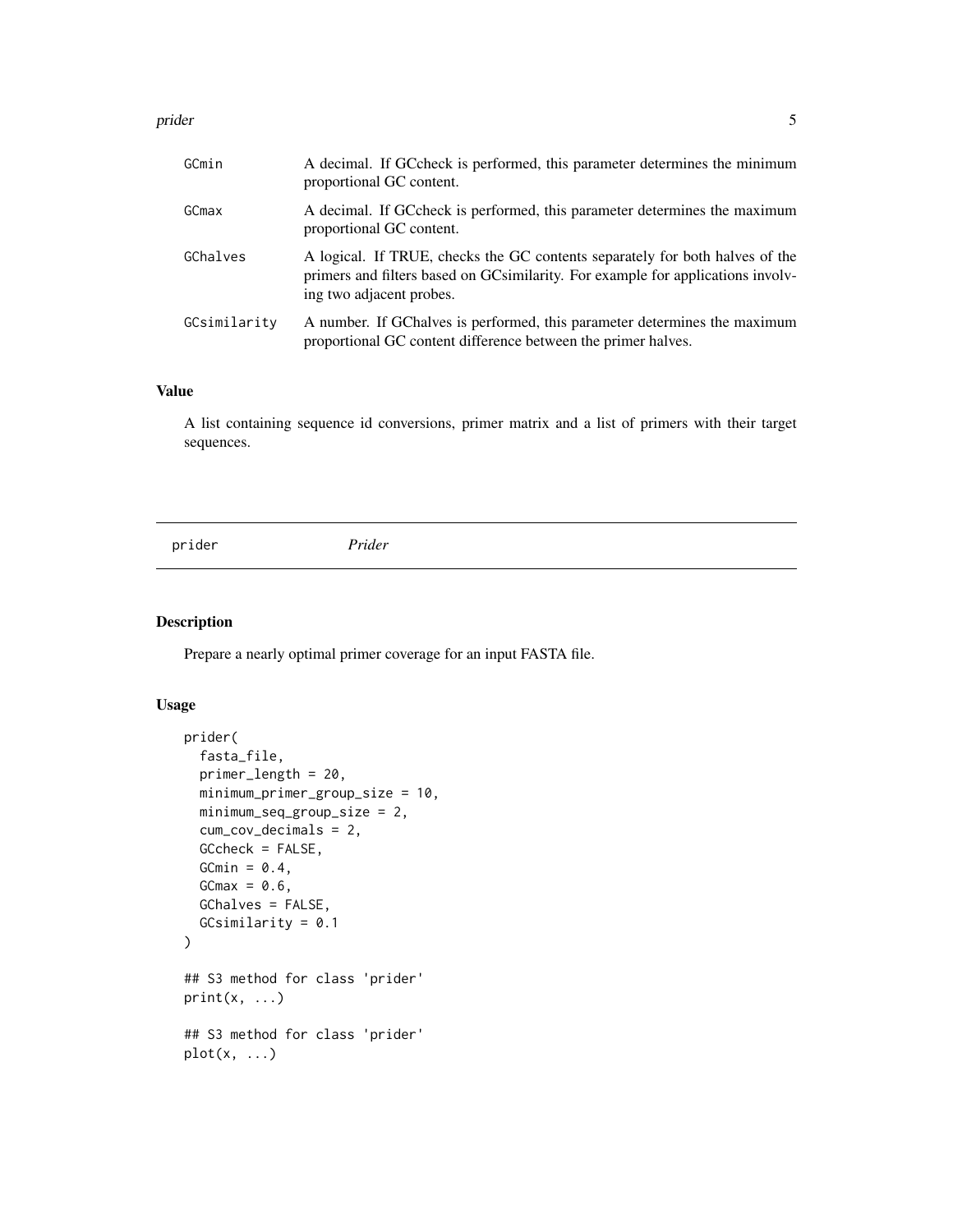## Arguments

| fasta_file                | A string. Name or filepath of the input FASTA file.                                                                                                                                                                                                                                                                                                                                                                        |  |  |
|---------------------------|----------------------------------------------------------------------------------------------------------------------------------------------------------------------------------------------------------------------------------------------------------------------------------------------------------------------------------------------------------------------------------------------------------------------------|--|--|
| primer_length             | A number. Sets the primer length. For applications involving two adjacent<br>probes, the value should be set to two-fold the length of a single probe.                                                                                                                                                                                                                                                                     |  |  |
| minimum_primer_group_size |                                                                                                                                                                                                                                                                                                                                                                                                                            |  |  |
|                           | A number. Sets the minimum number of primers per primer cluster; smaller<br>primer clusters will be discarded.                                                                                                                                                                                                                                                                                                             |  |  |
| minimum_seq_group_size    |                                                                                                                                                                                                                                                                                                                                                                                                                            |  |  |
|                           | A number. Sets the minimum number of sequences each primer cluster has to<br>cover.                                                                                                                                                                                                                                                                                                                                        |  |  |
| cum_cov_decimals          |                                                                                                                                                                                                                                                                                                                                                                                                                            |  |  |
|                           | A number. Sets the number of decimals for cumulative coverage of primer clus-<br>ters. Generally, lower value corresponds to less clusters and higher value to<br>more clusters in the output. If the clusters do not cover the input sequences suf-<br>ficiently, increasing this value may increase the coverage. If the clusters overlap<br>too much, lowering the value may reduce this effect. Recommended range 1-4. |  |  |
| GCcheck                   | A logical. If TRUE, checks the GC contents of the primers and filters based on<br>GCmin and GCmax.                                                                                                                                                                                                                                                                                                                         |  |  |
| GCmin                     | A decimal. If GCcheck is performed, this parameter determines the minimum<br>proportional GC content.                                                                                                                                                                                                                                                                                                                      |  |  |
| GCmax                     | A decimal. If GC check is performed, this parameter determines the maximum<br>proportional GC content.                                                                                                                                                                                                                                                                                                                     |  |  |
| GChalves                  | A logical. If TRUE, checks the GC contents separately for both halves of the<br>primers and filters based on GCsimilarity. Used for example for applications<br>involving two adjacent probes.                                                                                                                                                                                                                             |  |  |
| GCsimilarity              | A decimal. If GChalves is performed, this parameter determines the maximum<br>proportional GC content difference between the primer halves.                                                                                                                                                                                                                                                                                |  |  |
| X                         | An object from prider function.                                                                                                                                                                                                                                                                                                                                                                                            |  |  |
| $\cdots$                  | Other arguments.                                                                                                                                                                                                                                                                                                                                                                                                           |  |  |

## Value

A list containing a sequence conversion table, primer candidates table, excluded sequences table and a primer coverage table.

#### Author(s)

Manu Tamminen <mavatam@utu.fi>, Niina Smolander <nijasm@utu.fi>

## Examples

```
test_fasta <- system.file('extdata', 'test.fasta', package = 'prider')
# Runs Prider with the default values:
primer_designs <- prider(test_fasta)
```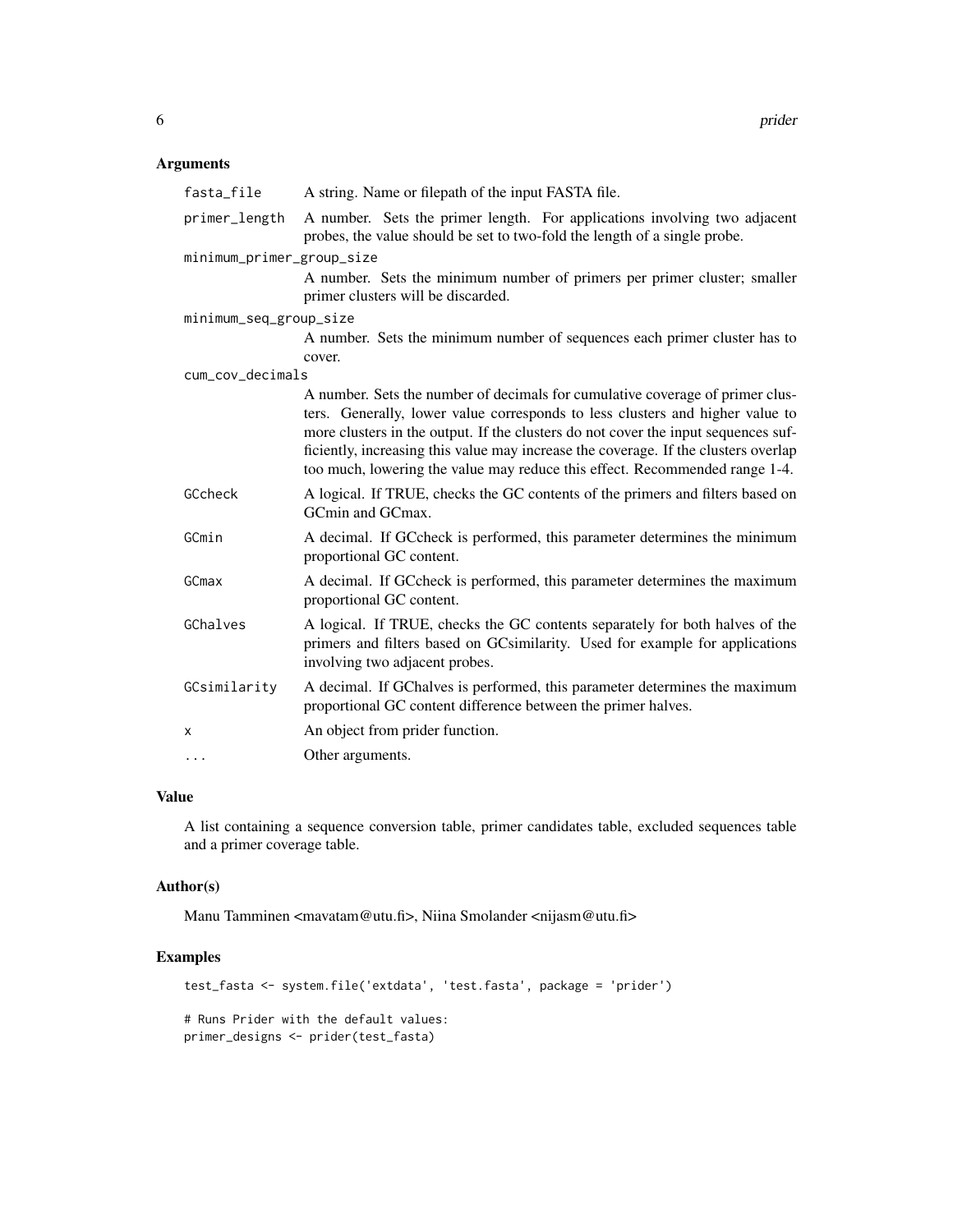#### <span id="page-6-0"></span>primers **7**

```
# Returns all the primers:
primers(primer_designs)
# Returns the primers of a specific primer group:
primers(primer_designs)[1]
# Returns all the sequences:
sequences(primer_designs)
# Returns the sequence of a specific Id:
sequences(primer_designs)[1]
# Plots the primers groups and the target sequences as a heatmap:
plot(primer_designs)
```
primers *primers*

## Description

Definitions for the S3 methods for the primers classes

#### Usage

```
primers(prider_obj)
## Default S3 method:
primers(prider_obj)
## S3 method for class 'prider'
primers(prider_obj)
## S3 method for class 'primers'
print(x, \ldots)## S3 method for class 'primers'
```
primer\_obj[ix]

## Arguments

| prider_obj   | An object from prider function.             |
|--------------|---------------------------------------------|
| $\mathsf{x}$ | An object from sequence function.           |
| $\cdots$     | Other arguments.                            |
| primer_obj   | An object from sequence function.           |
| iх           | A number. The number of the primer cluster. |

## Value

primer\_obj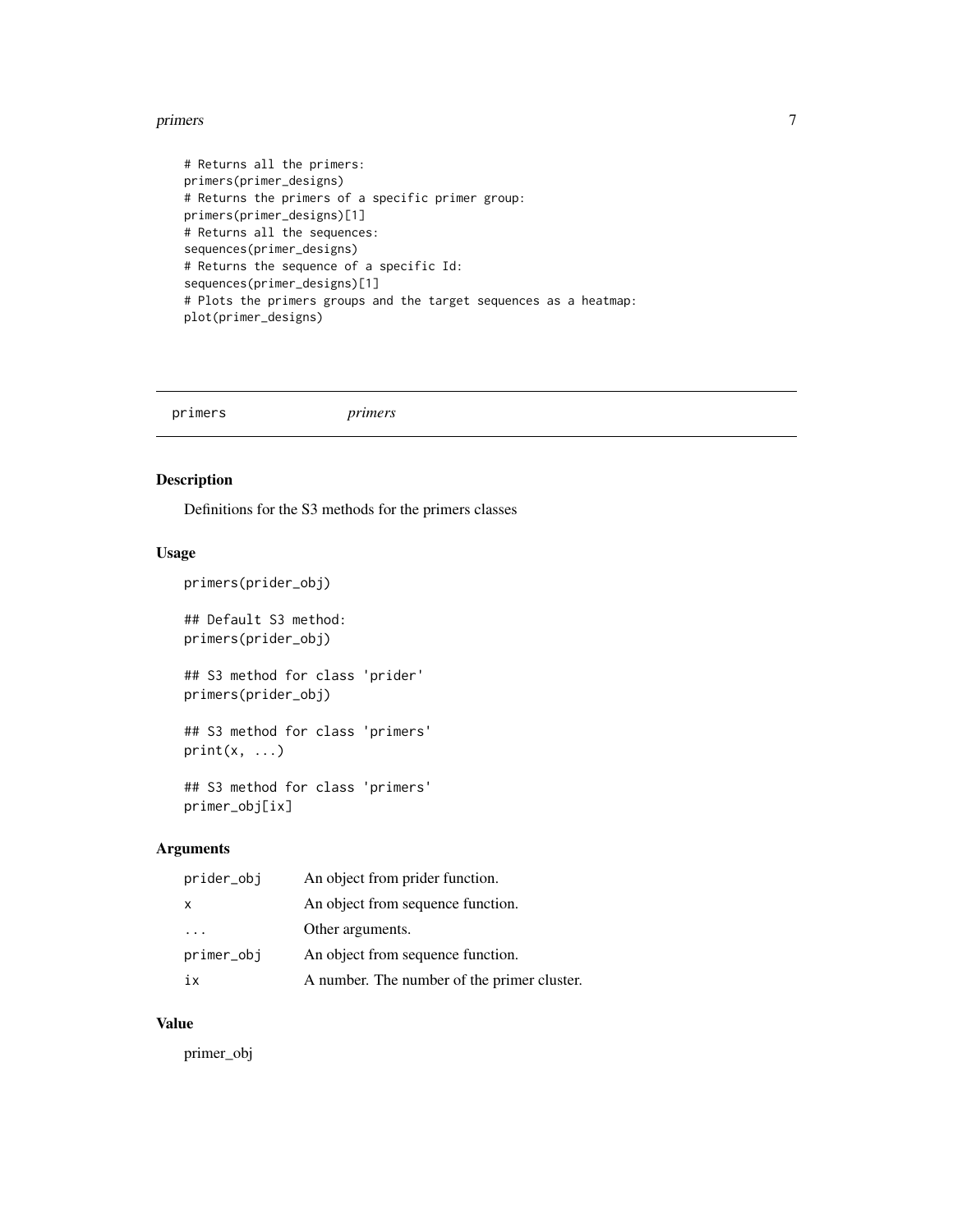## <span id="page-7-0"></span>Examples

```
test_fasta <- system.file('extdata', 'test.fasta', package = 'prider')
primer_designs <- prider(test_fasta)
primers(primer_designs)
primers(primer_designs)[1]
```
sequences *sequences*

## Description

Definitions for the S3 methods for the sequences classes

## Usage

```
sequences(prider_obj)
## Default S3 method:
sequences(prider_obj)
## S3 method for class 'prider'
sequences(prider_obj)
## S3 method for class 'sequences'
print(x, \ldots)## S3 method for class 'sequences'
sequence_obj[ix]
```
## Arguments

| prider_obj   | An object from prider function.             |
|--------------|---------------------------------------------|
| $\mathsf{x}$ | An object from sequence function.           |
| $\cdots$     | Other arguments.                            |
| sequence_obj | An object from sequence function.           |
| 1X           | A number. The number of the primer cluster. |

#### Value

sequence\_obj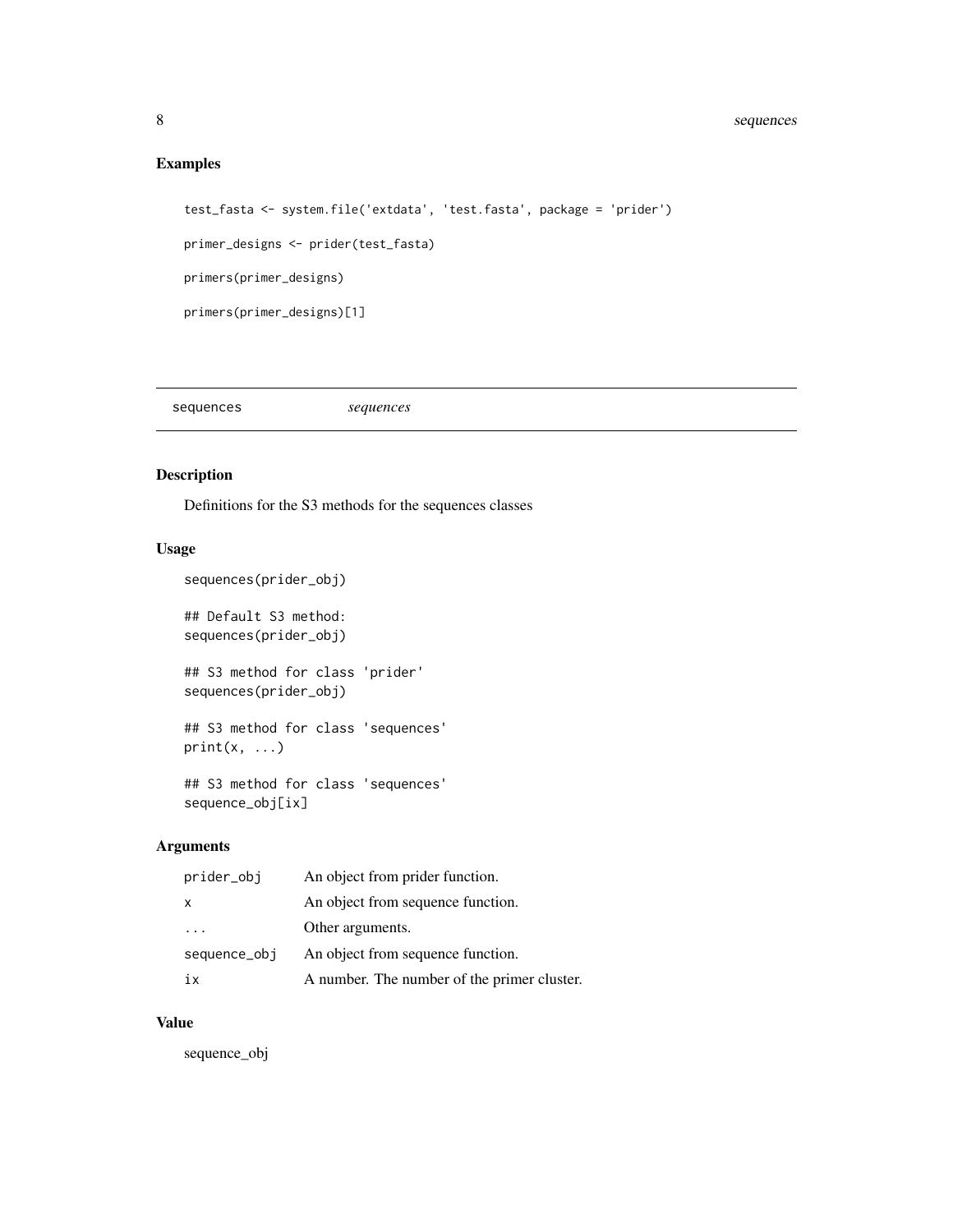## sequences 9

## Examples

```
test_fasta <- system.file('extdata', 'test.fasta', package = 'prider')
primer_designs <- prider(test_fasta)
sequences(primer_designs)
sequences(primer_designs)[1]
```